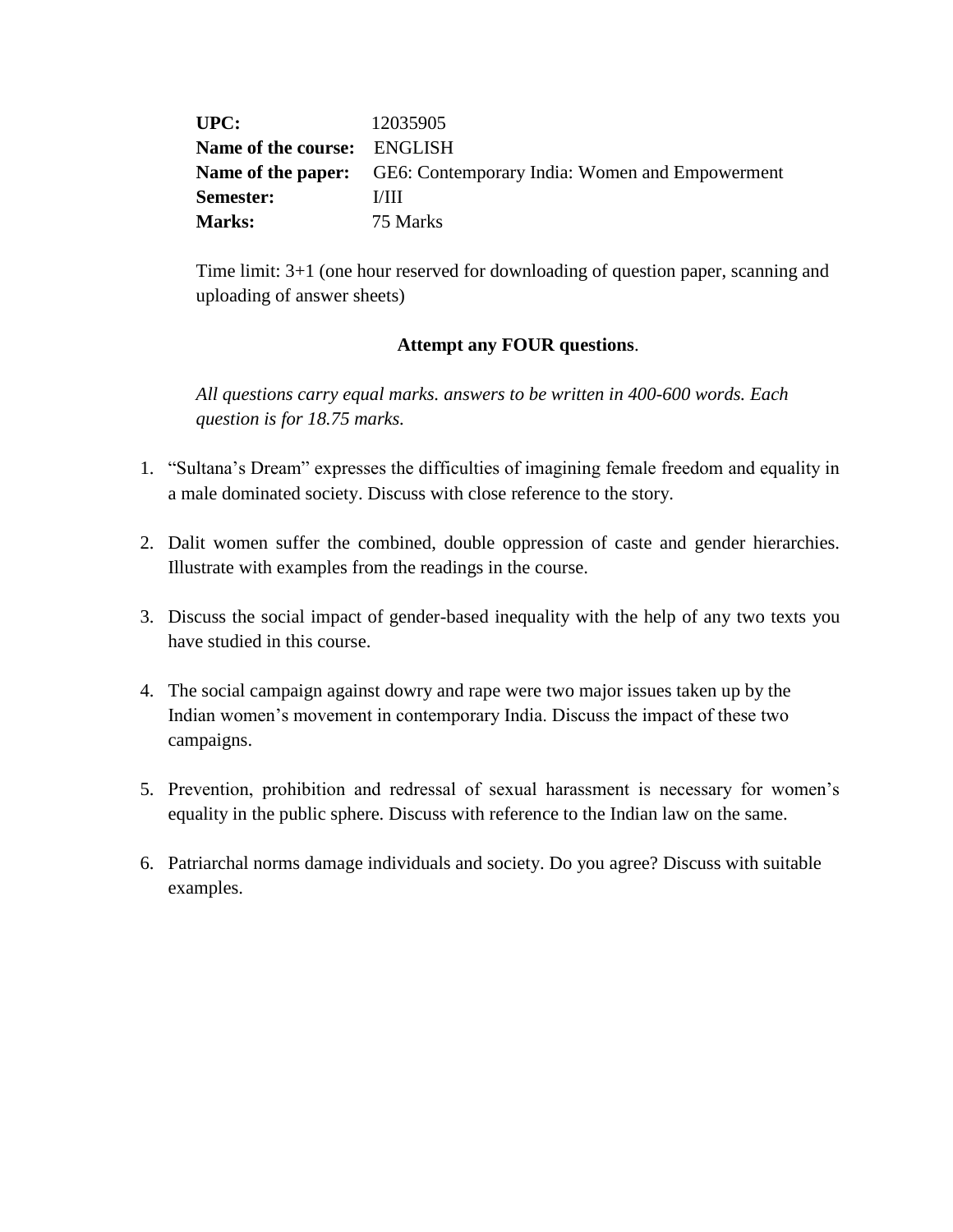| UPC:                        | 12033916                                                          |
|-----------------------------|-------------------------------------------------------------------|
| Name of the course: ENGLISH |                                                                   |
|                             | Name of the paper: SEC : Applied Gender Studies: Media Literacies |
| Semester:                   | <b>HI/V</b>                                                       |
| <b>Marks:</b>               | 75 Marks                                                          |

Time limit: 3+1 (one hour reserved for downloading of question paper, scanning and uploading of answer sheets)

## **Attempt any FOUR questions**.

*All questions carry equal marks. answers to be written in 400-600 words. Each question is for 18.75 marks.*

- 1. Can compulsory heterosexuality be challenged in mainstream media? Analyse giving suitable examples.
- 2. How does Paromita Vohra's documentary "Unlimited Girls" articulate the idea of being a feminist? What are its varied meanings, as presented in the film?
- 3. Normative patriarchal agendas dominate the world of marketing. Do you agree? Using any two recent advertisements, discuss this statement. Create alternative scenarios for both advertisements where the gender stereotypes used are modified and corrected.
- 4. Are sex and gender roles fixed or fluid? Clarify your answer with suitable examples from your syllabus.
- 5. Marriage and motherhood are presented through a variety of cultural texts as compulsory for all women. What impact does this have on women? Discuss with the help of relevant texts from your course.
- 6. The study of intersectionality supplements the study of gender. Explain, using any one film from your syllabus, how the intersections of class and caste add to our understanding of gender.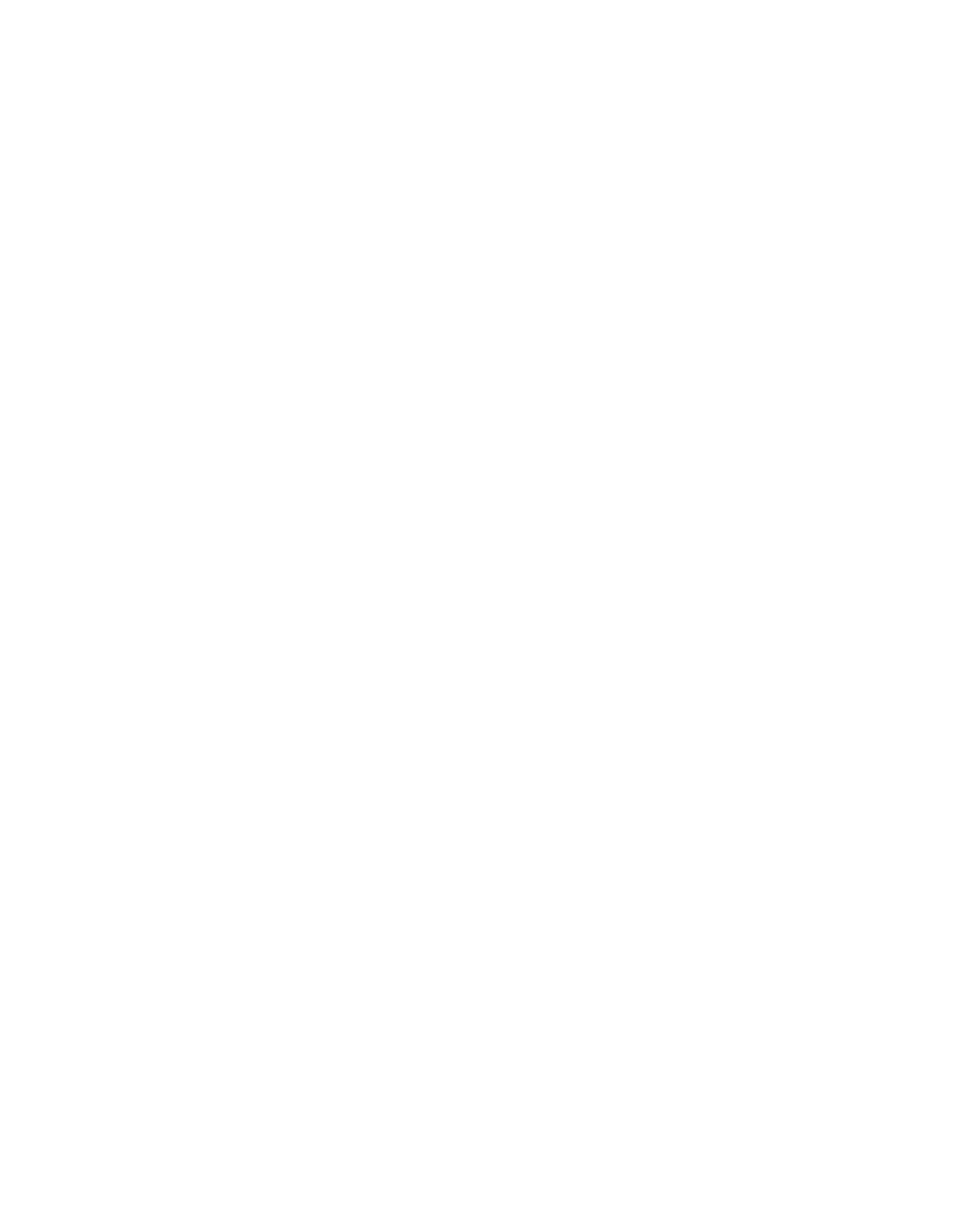| S. No. of Question Paper |                                                                                                                         |
|--------------------------|-------------------------------------------------------------------------------------------------------------------------|
| <b>Unique Paper Code</b> | :62035918                                                                                                               |
| Name of Paper            | : Academic Writing and Composition                                                                                      |
| Name of Course           | : English Generic Elective                                                                                              |
| Semester                 | :V                                                                                                                      |
| Duration                 | $\div$ 3+1 <b>Hours</b> (1 Hour reserved for downloading of question<br>paper, scanning and uploading of answer sheets) |
| <b>Maximum Marks</b>     | :75                                                                                                                     |

# *The Question Paper has Six Questions and FOUR Questions are to be attempted.*

# *Answer any four of the following questions in 400-600 words each. All Questions carry EQUAL MARKS (18.75 each).*

- 1. Clarity and cohesion in thought enables one to be a good researcher. Justify.
- 2. Explain the different strategies used by writers at the pre-writing stage when they are generating ideas and collecting information to include in their writing.
- 3. What is the difference between Topic Sentence and Thesis Statement? Describe the processes of developing both these elements of Academic Writing.
- 4. Write an essay on the following thesis statement. Your essay should contain an introduction, at least 2 body paragraphs and a concluding paragraph.

"A real book is more valuable than an e-reader."

5. Read carefully the following Introduction to an essay. Continue the essay, writing two body paragraphs and a suitable conclusion.

Ever since institutes of higher education came into existence, they have served as crucibles for forging of new thoughts and as catalysts for social and political change. Youth is by its very nature imbued with physical and emotional energy which eggs them on to take on the formidable State. Student activism all over the world has changed the course of history and left an inspiration for the later generation of students. Regardless of the degree of immediate success student protests might have achieved in achieving their goals, many of them triggered waves of activism or unrest, whichever way one might look at it, and could in no way be ignored or blocked out by the establishments. They had to sit up and take notice, and many a time, rethink and reframe policies.

- 6. Read the passage given below and answer the following:
	- a. Write a summary of the passage and give it a suitable title.
	- b. Paraphrase the passage.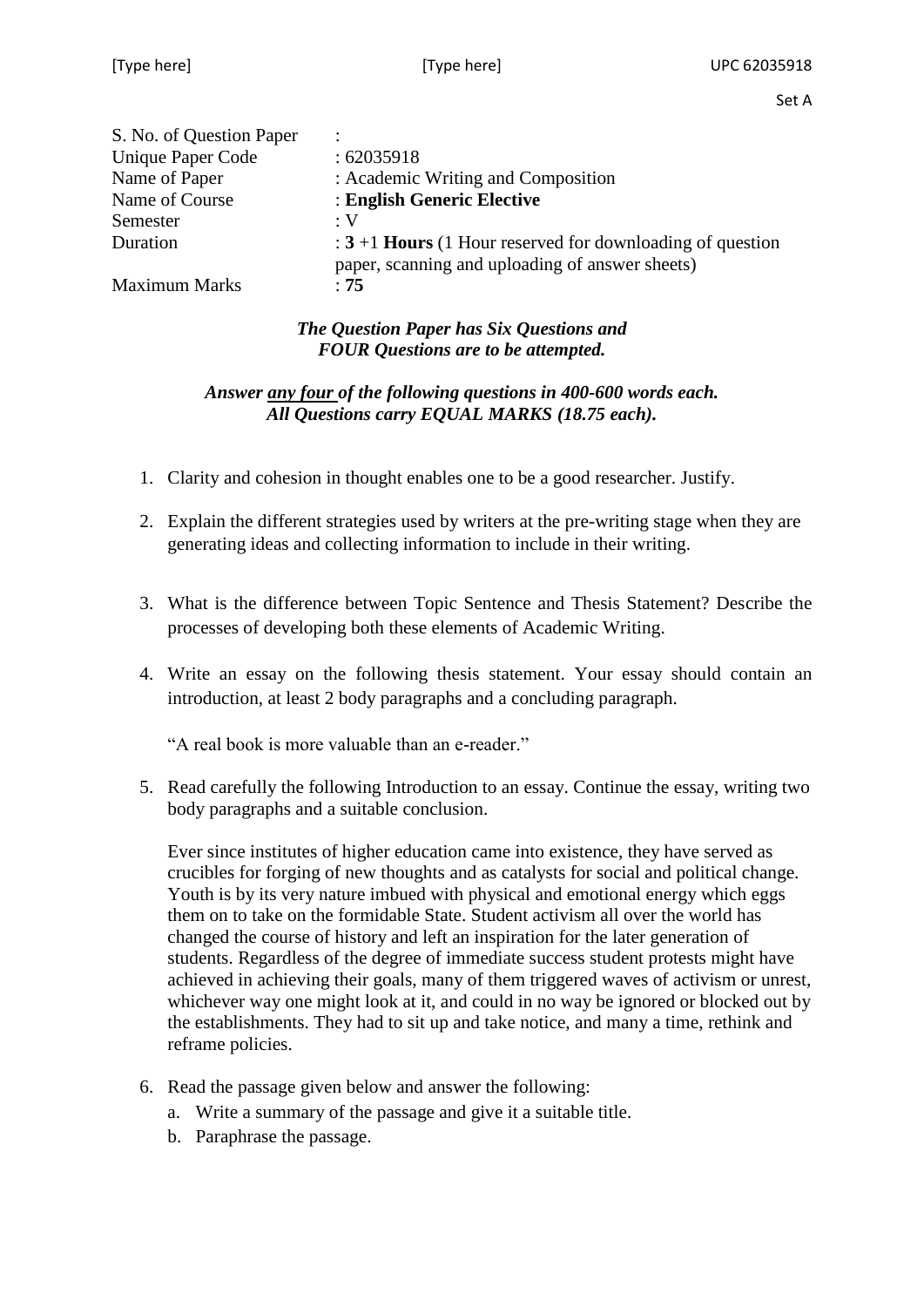There's broad agreement among animal professionals and the general public that people should treat their animals humanely. There are laws governing the care of zoo, circus and marine animals; the humane slaughter of farm animals, how laboratory animals should be treated, and how dogs raised in commercial dog breeding kennels should be housed and cared for. In addition, there are local ordinances regulating the keeping of animals, laws that regulate dog breeding and a host of other activities that formerly were conducted in more rural settings.

In addition to the many programs and policies developed to improve standards of care and wellbeing for animals, animal welfare proponents also work to end animal abuse.

Animal abuse comes in many forms, but for purposes of simplification, can be separated into two major categories: abuse that occurs as a result of negligence (failure to act properly) or harm that results from deliberate acts. The lines are sometimes blurred between what is intentional and what is not, and cases are decided on the basis of case-specific facts.

In the case of neglect, abuse can be the result of ignorance, such as when a pet owner didn't recognize that a pet needed veterinary treatment; or when it is the result of behaviour that a person should have known would cause harm to animals but allowed to continue.

Abuse can also be the result of overt cruelty to animals. Deliberate acts of cruelty include torture, beating or maiming animals as well as activities such as dog fighting, which result in severe pain, injury and death to the animals involved. Deliberate acts of abuse warrant the most severe penalties, not only because of their shocking nature and the immediate harm they inflict, but also because there are well known connections between abuse to animals and violence against people.

Many animal welfare proponents call themselves animal rights advocates because that term seems to represent what they believe, but animal welfare and animal rights are based in entirely different beliefs and use different tactics to achieve their goals. Unlike animal welfare principles, which inherently support the humane and responsible use of animals, animal rights tenets oppose all use of animals no matter how humane, or how responsible. PETA's motto articulates the animal rights position very well, and demonstrates that in this belief system, animal use and animal abuse are synonymous: "Animals are not ours to eat, wear, experiment on, use for entertainment, or abuse in any other way."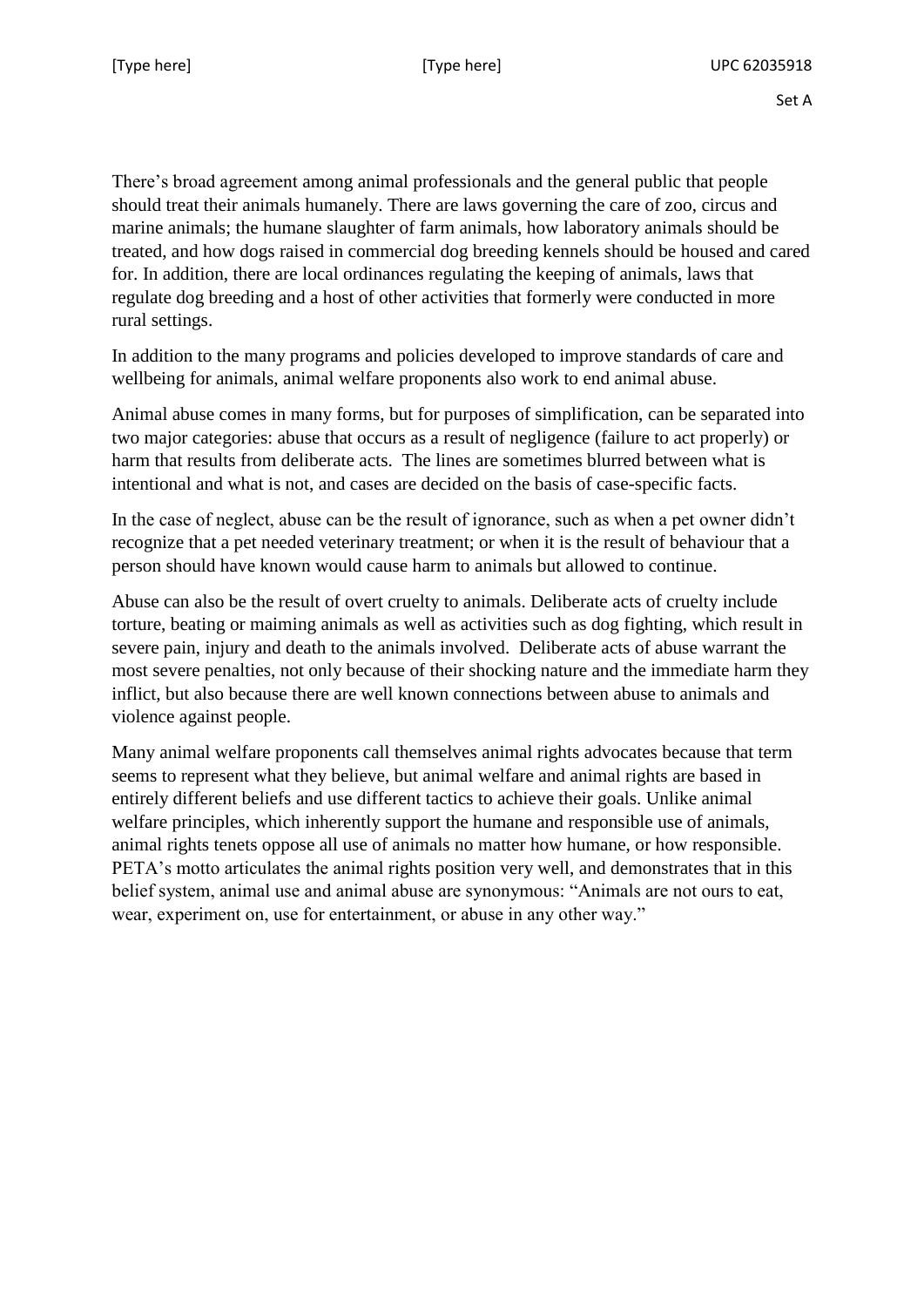UPC: 12033912 Name of the course: English Name of the paper: Introduction to Creative Writing for Media Semester: 3/5 Marks: 75 Time limit: 3+1 (one hour reserved for downloading of question paper, scanning and uploading of answer sheets)

Students will attempt any FOUR questions. All questions carry equal marks. Each question is of 18.75 marks. Answers to be written between 400-600 words

Q.1 Comment on the importance of reading to become a creative writer. How can a creative writing course help?

Q.2 What is the difference between formal and informal speech? Write two passages of around 150 words each, using formal speech and informal speech.

Q.3 How is a news feature different from soft news and editorial? Write a news feature or editorial on combating climate change.

Q.4 What is copy editing? Detail some of the ways to (a) polish a manuscript and (b) format a manuscript to make it ready for publication.

Q.5 What do you think is the relationship between advertisements and contemporary society? Do advertisements reflect contemporary concerns and aspirations? Discuss with reference to any three advertisements of your choice.

Q.6 How are creative writers required to be socially responsible while writing for the media? Give examples from two types of media.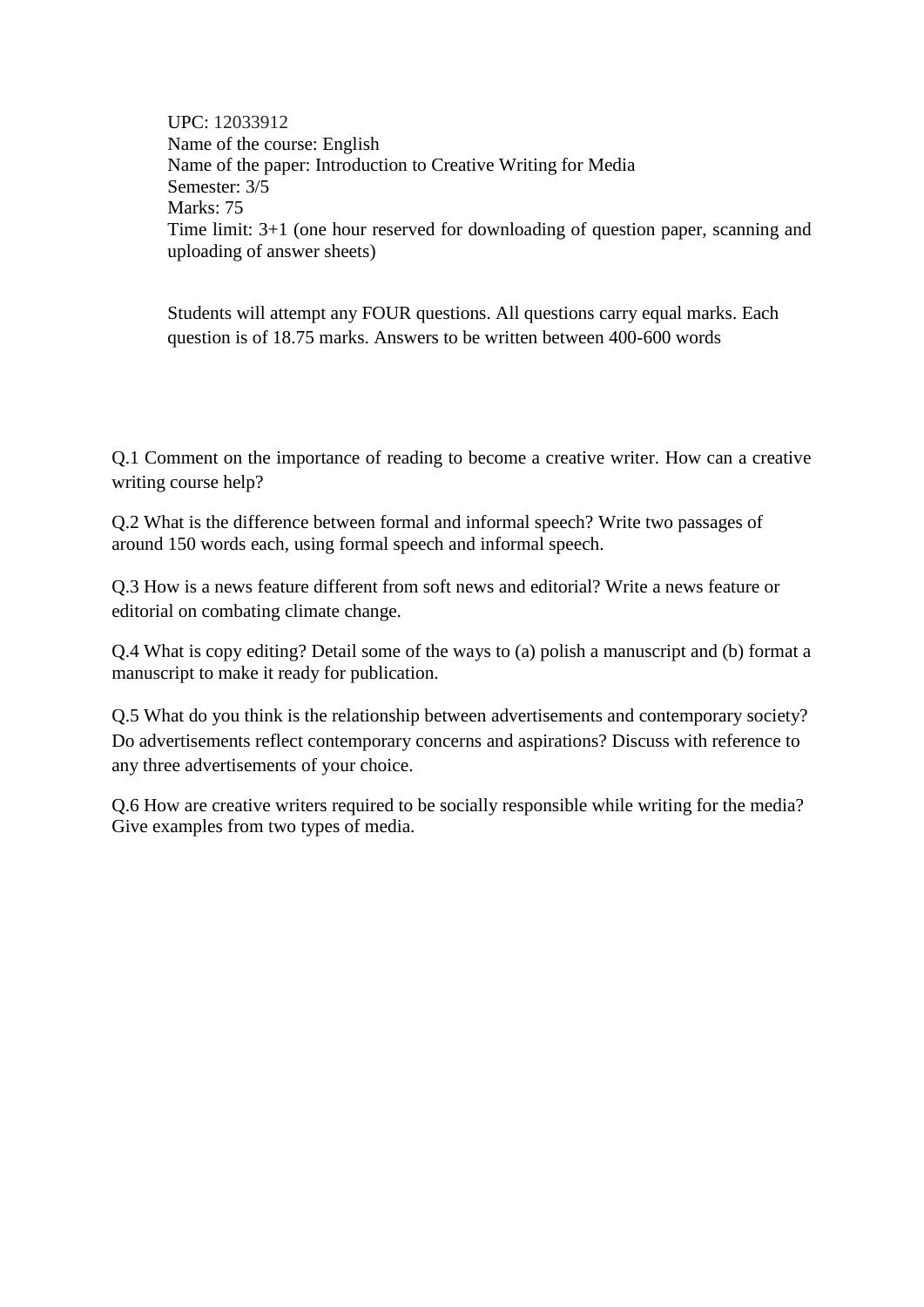#### **UPC: 62034303**

 **Name of the course: B.A. Prog. DSC Eng Discipline (LOCF) Name of the paper:** *British Literature: Poetry and a Play, Selections from Living Literatures*  **Semester: 3 Marks:75 Time: 3+1(** One hour reserved for downloading of question paper, scanning and uploading Of answer sheets)

Attempt any **FOUR** questions.All questions carry equal marks**. A**nswer each question in about **400-600** words.

- 1. 'Shakespeare wants to immortalise his beloved through his art'. Discuss how he seeks to do so with reference to any one sonnet in your course*.*
- 2. Critically evaluate Donne's line 'she is all states, and all princes I'. What does it tell us about his use of the hyperbole?
- 3. 'In *Othello* many characters struggle with competing ideas of identity and difference.' Elaborate on this statement with reference to the hero of the play.
- 4. *Othello* is a play that underlines the themes of appearance and reality. Assess the significance of Iago's line 'I am not what I am' in the light of the above statement.
- 5. Write a critical note on the key features of courtly love poetry with examples from any one poet in your course.
- 6. Does the city have a complex presence in Romantic poetry? Discuss with reference to any two poets in your course.